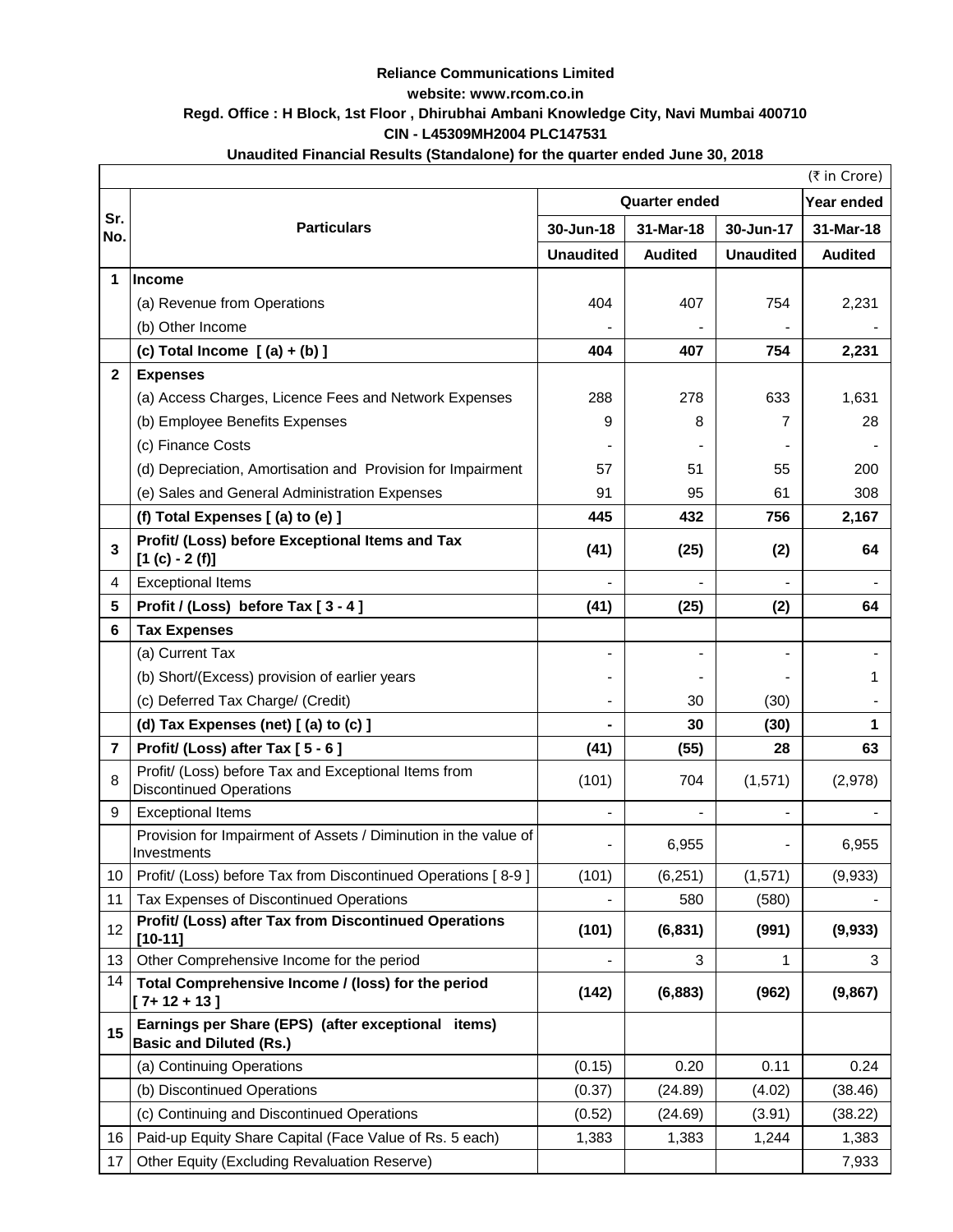#### **Notes**

- 1. Figures of the previous period have been regrouped and reclassified, wherever required.
- 2. The listed Redeemable Non Convertible Debentures (NCDs) of the Company aggregating to ` 3,750 crore as on June 30, 2018 are secured by way of first pari passu charge on the whole of the movable properties, plant and equipment and Capital Work in Progress, both present and future, including all insurance contracts relating thereto of the Borrower Group; comprising of the Company and its subsidiary companies namely; Reliance Telecom Limited (RTL), Reliance Infratel Limited (RITL) and Reliance Communications Infrastructure Limited (RCIL). Out of the above, in case of NCDs of  $\bar{\tau}$  750 crore, the Company has also assigned Telecom Licenses, by execution of Tripartite Agreements with Department of Telecommunications (DoT). The asset cover in case of these NCDs exceeds 100% of the principal amount of the said NCDs.
- 3. Pursuant to strategic transformation programme, as a part of Monetization and Resolution Plan of the Company under consideration, inter alia of the Lenders, the Company and its subsidiary companies; Reliance Telecom Limited (RTL) and Reliance Infratel Limited (RITL), with the permission of and on the basis of suggestions of the Lenders, had for monetization of some specified Assets, entered into definitive binding agreements with Reliance Jio Infocomm Limited (RJio) on December 28, 2017 for sale of Wireless Spectrum, Towers, Fiber and Media Convergence Nodes (MCNs). Further, the Company has also entered into a definitive binding agreement with Pantel Technologies Private Limited and Veecon Media and Television Limited for sale of its subsidiary company having DTH Business. The Company and its said subsidiaries expect to close these transactions in a phased manner. In the meanwhile, Hon'ble National Company Law Tribunal (NCLT), Mumbai had, overruling the objections of the Company as also its lenders represented by State Bank of India, the lead member, vide its order dated May 15, 2018 admitted applications filed by an operational creditor for its claims against the Company and its subsidiaries; RTL and RITL and thereby admitted the companies to debt resolution process under the Insolvency and Bankruptcy Code, 2016 (IBC). As a consequence, Interim Resolution Professionals (IRPs) were appointed vide NCLT orders dated May 18, 2018. The Company along with the support of the lenders filed an appeal with Hon'ble National Company Law Appellate Tribunal (NCLAT) challenging the said order of the NCLT and the Hon'ble NCLAT, vide its order dated May 30, 2018, has stayed the order passed by NCLT. Consequently, the Board of Directors of the respective companies stood reinstated. Further, the petition filed by the minority shareholders holding 4.26% stake in RITL, before the NCLT under Section 230 of the Companies Act, 2013 (Section 397-398 of the Companies Act, 1956), stood dismissed as withdrawn vide NCLT order dated July 3, 2018. Consequently, the interim stay granted by NCLT on the implementation of the resolution approving the sale of the assets of RITL no more survives. The Company is confident that a suitable debt resolution plan would be formulated along with its lenders as per the strategic transformation programme. Considering these developments, the financial results continue to be prepared on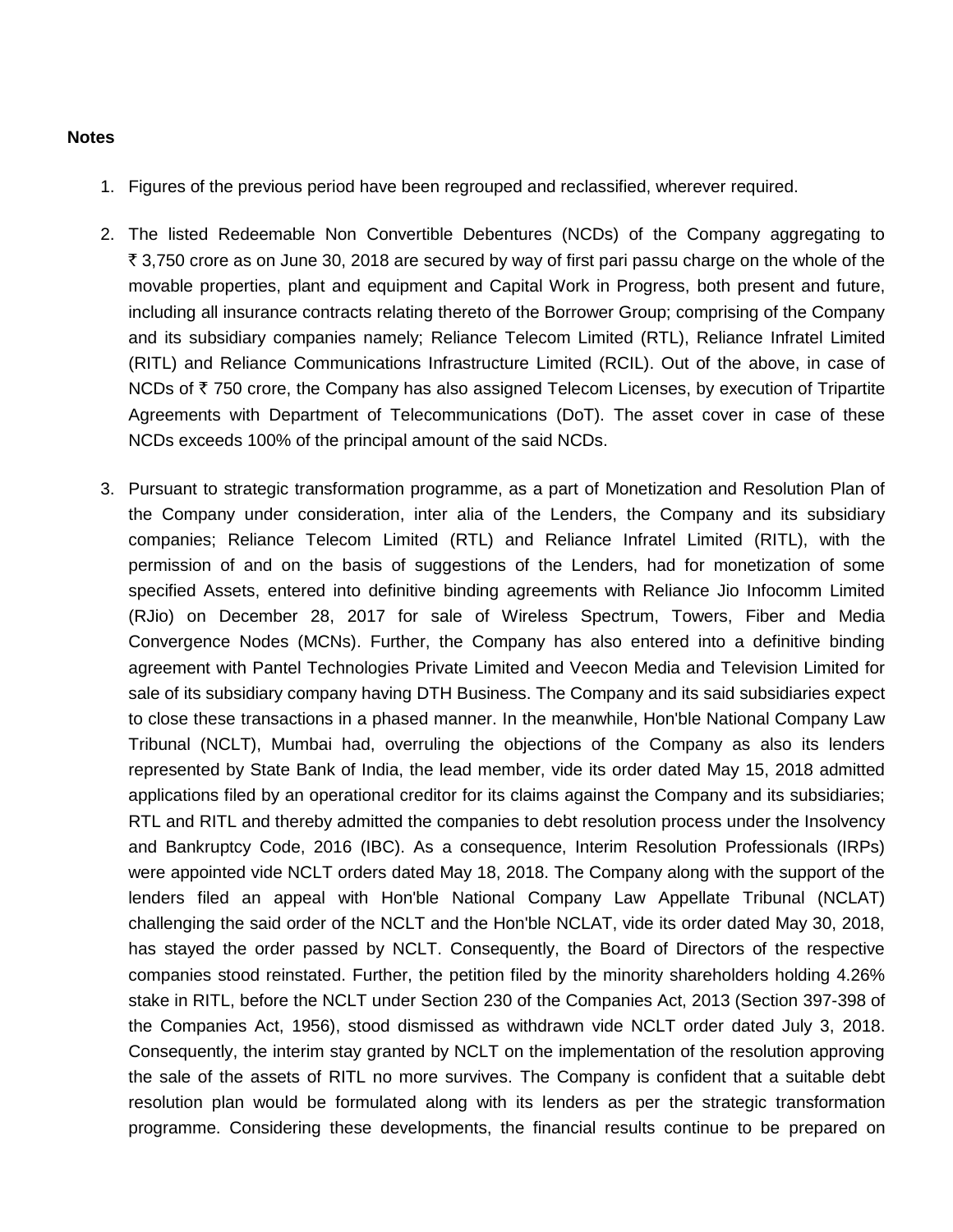going concern basis. This matter has been referred to by the Auditors in their Limited Review Report.

4. The assets pertaining to discontinued operations referred to in Note 3 above, along with liabilities have been classified as assets held for sale and disclosed separately as discontinued operations in line with Ind AS 105 "Non-current Assets Held for Sale and Discontinued Operations". Assets held for sale are recorded at lower of carrying amount and fair value less cost to sell as per Ind AS 105. The financial result of discontinued operations is as under:

 $($ ₹ in crore)

|                           |                  | Year ended     |                  |                |  |
|---------------------------|------------------|----------------|------------------|----------------|--|
| <b>Particulars</b>        | 30-Jun-2018      | 31-Mar-2018    | 30-Jun-2017      | 31-Mar-2018    |  |
|                           | <b>Unaudited</b> | <b>Audited</b> | <b>Unaudited</b> | <b>Audited</b> |  |
| Total Income              | 7                | 29             | 953              | 2,045          |  |
| Profit/ (Loss) before tax | (101)            | (6,251)        | (1,571)          | (9,933)        |  |
| Profit/ (Loss) after tax  | (101)            | (6,831)        | (991)            | (9,933)        |  |

- 5. Considering all factors including admitting the companies to debt resolution process and request of the Company for waiver of interest and for determining the foreign currency loans at the exchange rate prevailing on the date of entering into binding agreements for the sale of assets, the Company, with a view to reflecting fairly the position for the purpose of presentation in respect of the Company's obligation for interest and the principal rupee amount in respect of foreign currency denominated loans without implying in any way that the terms of lending by the banks and other lenders are altered, has not provided interest of  $\bar{\tau}$  909 crore and foreign exchange losses including amortization of Foreign Currency Monetary Items Translation Difference Account aggregating to ` 597 crore during the quarter under review. Had the Company provided Interest and foreign exchange losses, the Loss would have been higher by  $\bar{\tau}$  1,506 crore for the quarter ended June 30, 2018. The Auditors had drawn qualification in their audit report for the financial year ended March 31, 2018 for non provision of interest. Further, the auditors have drawn qualification for non provision of interest and foreign exchange variations in their Limited Review Report for the quarter ended June 30, 2018. However, impact is likely to be nil if requests of the Company are accepted by the lenders.
- 6. Disclosure as per Ind AS 108 "Operating Segments" is reported in Consolidated Financial Results of the Company. Therefore, the same has not been separately disclosed in line with the provision of Ind AS.